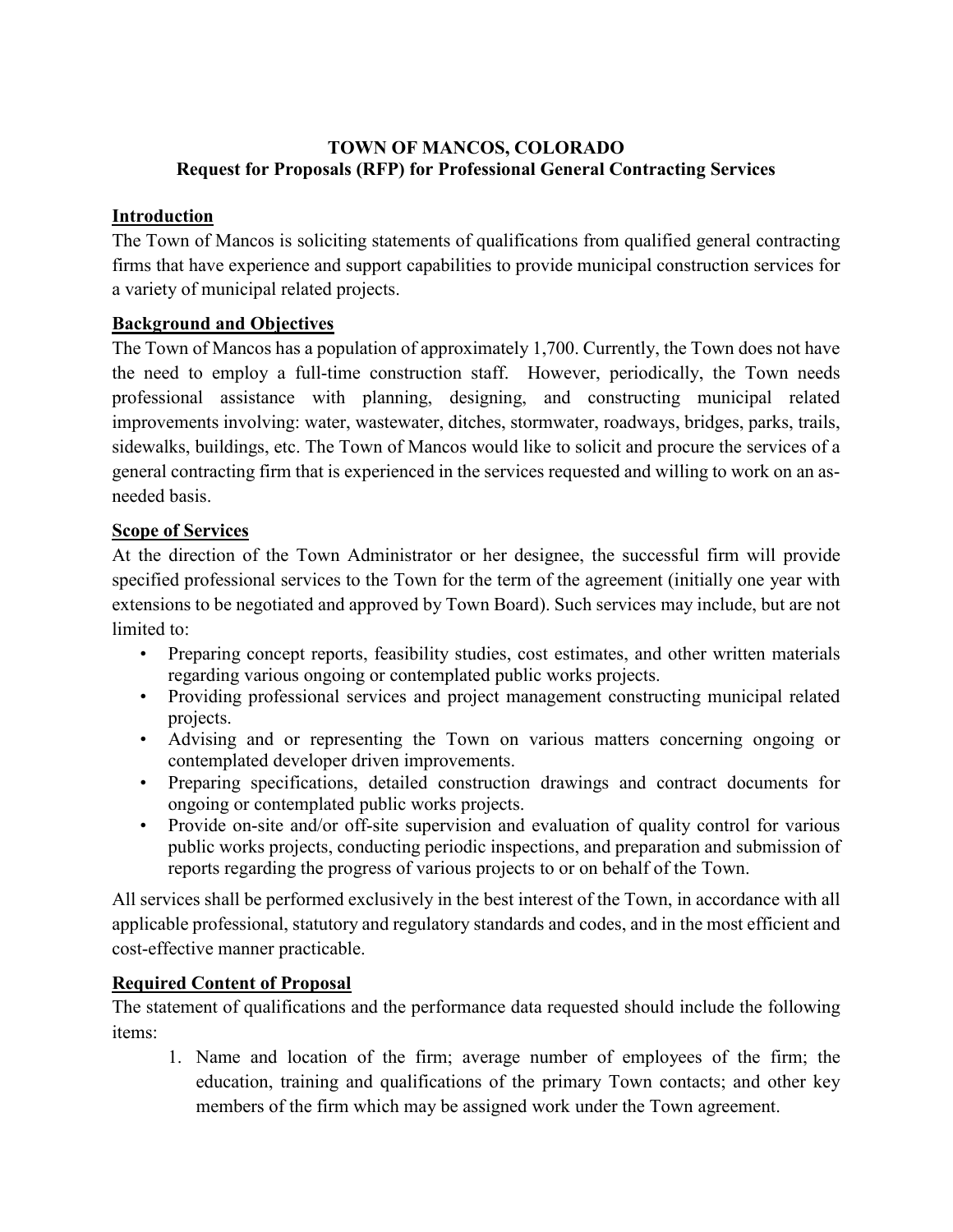- 2. Experience of the firm reflecting technical capabilities, project experience in conjunction with municipal improvement projects, and addressing the scope of services.
- 3. The name, organization and phone number of three municipal clients who may be contacted who have worked with the proposed primary contact.
- 4. Provide a fee schedule or schedule of hourly rates for the primary contact and other key members of the firm that may be assigned Town work projects. If necessary, the Town will work with the selected firm to develop a time and materials basis with a cost notto-exceed without prior authorization on assigned projects.
- 5. Proof of liability insurance and limits.
- 6. Potential conflict of interest with other clients, if any.

### **Proposal Submission**

Proposals must be received on or before 12:00 pm June 30, 2022. Entities must allow sufficient delivery time to ensure receipt of the materials by the time and date specified.

Proposals are to be addressed to: Town of Mancos, c/o Proposal for General Contracting Services, 117 N. Main St., PO Box 487, Mancos, CO 81328 or via email to [halvarez@mancoscolorado.com.](mailto:halvarez@mancoscolorado.com)

Three (3) copies of the proposal must be submitted. A duly authorized official(s) of the firm(s) must sign the proposal's cover letter. Consortium, joint ventures, or teams submitting proposals, although permitted, will not be considered responsive unless it is established that all contractual responsibility rests solely with one contractor or legal entity which is not a subsidiary or affiliate with limited resources. Each submittal shall indicate the entity responsible for execution on behalf of the team. Firms or teams will be evaluated, among other things, as to relevant experience, ability to begin and complete the work and feedback from references.

Please include the following:

- 1. Name and address of the firm responsible for execution of this agreement.
- 2. Statement of qualifications for all team members.
- 3. List of current projects and examples of similar projects completed in the last three years.

### **Rejection of Submissions**

The Town reserves the right to reject any or all proposals, to waive informalities and irregularities in the proposals received, and accept any portion of any proposal if deemed in the best interest of the Town.

### **Ownership of Materials**

All materials submitted regarding this RFP become the property of the Town and will only be returned at the option of the Town. Information submitted is subject to the Colorado Open Records Act.

### **Incurring Cost**

The Town is not liable for any cost incurred by entities prior to executing a contract.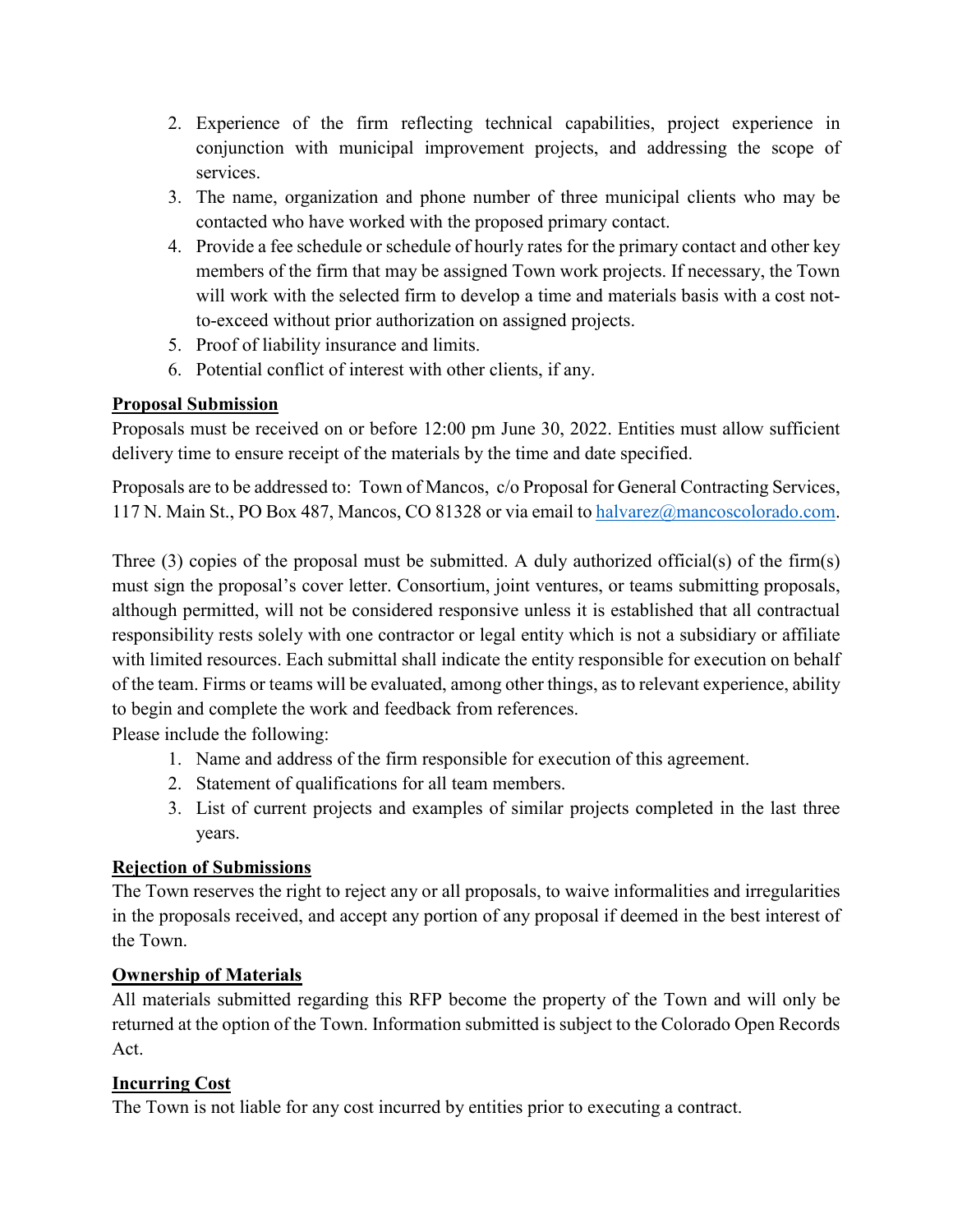### **Selection Process**

Proposals will be evaluated by the Town based on:

- The competence to perform the services as reflected by education, technical training, general construction experience, and specific experience in providing the services outlined herein, particularly municipal infrastructure and facilities.
- The ability to perform the services as reflected by workload and availability of adequate personnel in a timely manner when requested.
- Past performance with municipal construction services as reflected by past clients with respect to such factors as cost control, quality of work, ability to meet deadlines and addressing problems.
- Overall cost for professional services.

### **Award of Contract**

All proposals will be evaluated by Town staff and forwarded to the Board of Trustees for their consideration. The firm selected for the award will be chosen on the basis of qualification, experience and the apparent greatest benefit to the Town and not necessarily on the basis of lowest cost.

### **Proposal Deadline**

Three copies of the Proposal for Engineering Services must be received by Thursday, June 30, 2022, at 12:00 p.m., in the office of the Town Administrator, Town of Mancos, 117 N. Main St, Mancos, CO 81328 or sent via email to [halvarez@mancoscolorado.com.](mailto:halvarez@mancoscolorado.com)

### **Inquires**

Inquiries can be directed to Heather Alvarez, Town Administrator at halvarez@mancoscolorado.com.